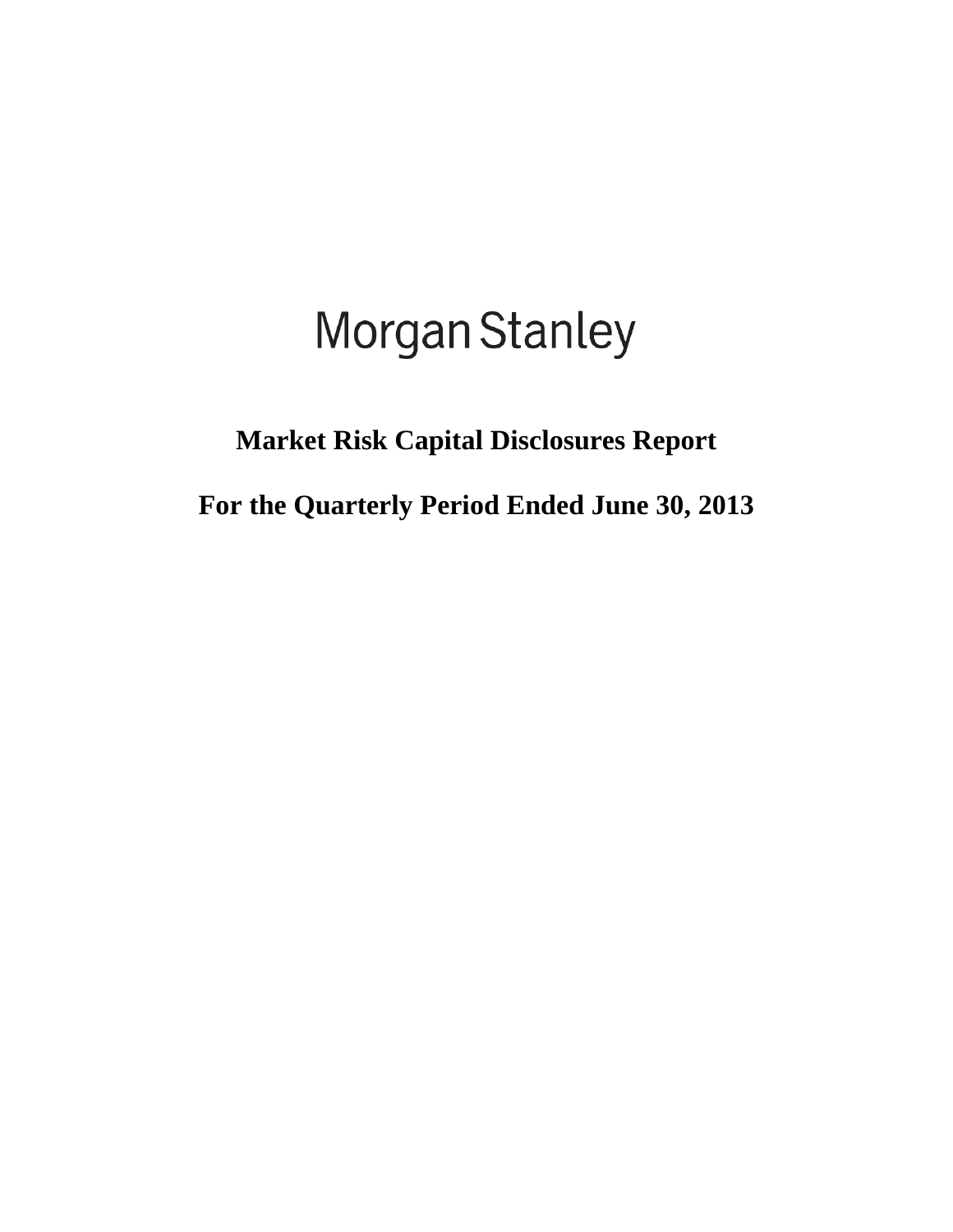## Morgan Stanley

## MARKET RISK CAPITAL DISCLOSURES REPORT

For the quarterly period ended June 30, 2013

## Table of Contents

Page

| Section        |                |
|----------------|----------------|
| 1              |                |
| 2              |                |
| 3              |                |
| $\overline{4}$ | 3              |
| 4.1            | $\overline{4}$ |
| 4.2            | $\overline{4}$ |
| 4.3            | 6              |
| 4.4            | $\overline{7}$ |
| 4.5            | $\overline{7}$ |
| 4.6            | $\tau$         |
| 5              | 8              |
|                | 9              |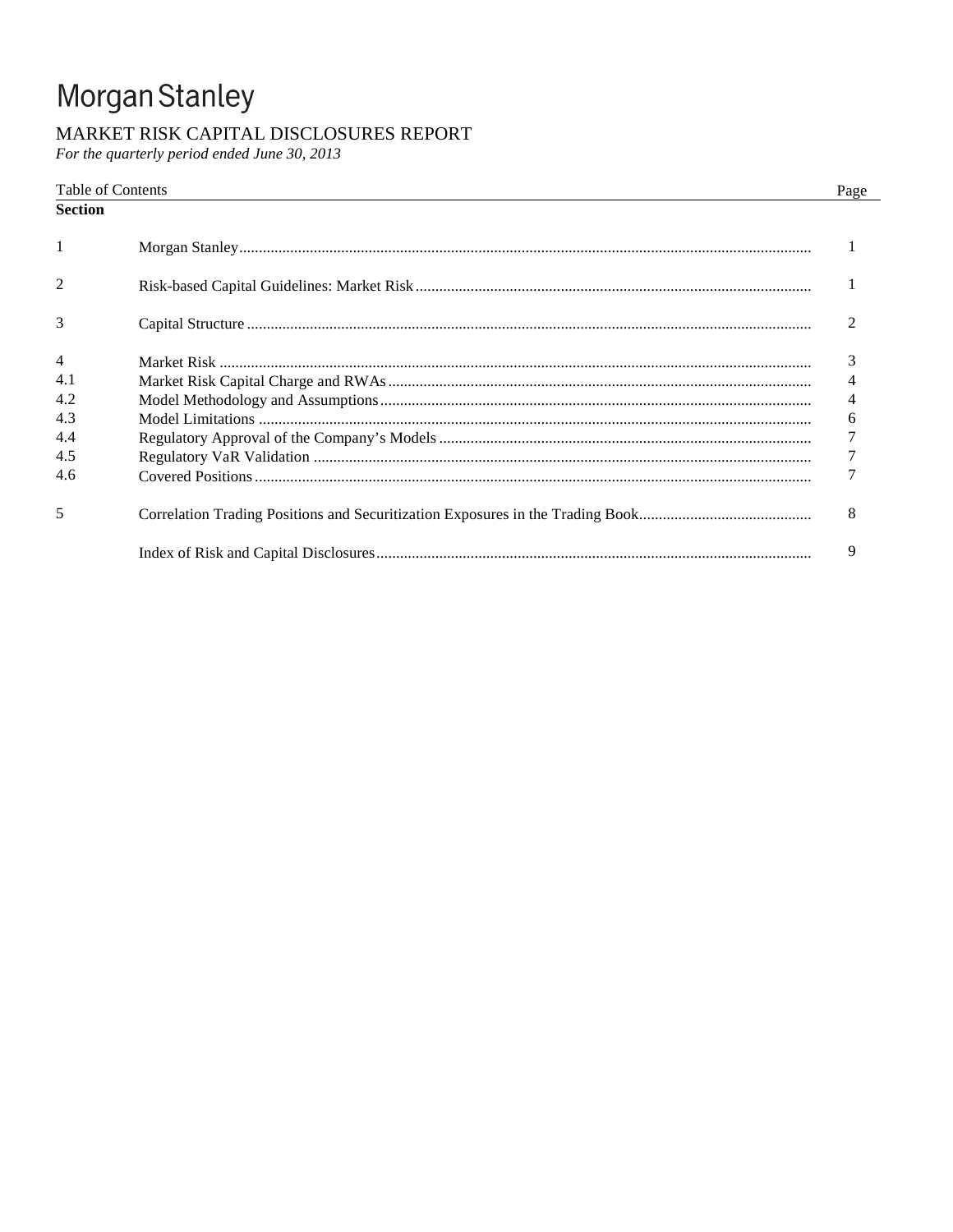## **MORGAN STANLEY Market Risk Capital Disclosures Report For the Quarterly Period Ended June 30, 2013**

#### **1 Morgan Stanley**

Morgan Stanley is a global financial services firm that, through its subsidiaries and affiliates, provides its products and services to a large and diversified group of clients and customers, including corporations, governments, financial institutions and individuals. The Company is a financial holding company regulated by the Board of Governors of the Federal Reserve System (the "Federal Reserve") under the Bank Holding Company Act of 1956, as amended. Unless the context otherwise requires, the terms "Morgan Stanley" or the "Company" mean Morgan Stanley (the "Parent") together with its consolidated subsidiaries.

#### **2 Risk-based Capital Guidelines: Market Risk**

On January 1, 2013, the U.S. banking regulators' final rules to implement the Basel Committee on Banking Supervision's market risk capital framework amendment, commonly referred to as "Basel 2.5," became effective, which increased the capital requirements for securitizations and correlation trading positions within the Company's trading book, as well as incorporated add-ons for stressed Value-at-Risk ("VaR") and incremental risk requirements ("Basel 2.5 market risk capital framework amendment").

The Company's market risk capital disclosures contained in this report are required by Section 12 of *Risk-based Capital Guidelines: Market Risk*, published in the Federal Register (Vol. 77, No. 169) on August 30, 2012. The Company's market risk disclosures required by the U.S. Securities and Exchange Commission (the "SEC") in the Company's Annual Report on Form 10-K for the year ended December 31, 2012 (the "Form 10-K") and the Company's Quarterly Report on Form 10-Q for the quarter ended June 30, 2013 (the "Form 10-Q") can be found at http://www.morganstanley.com/about/ir/sec\_filings.html.

Measures of exposures and other metrics disclosed in the Company's Market Risk Capital Disclosures Reports conform to the definitions set out in the Basel 2.5 market risk capital framework amendment. Some measures of exposures may not be consistent with accounting principles generally accepted in the United States of America ("U.S. GAAP"), and may not be comparable with measures reported in the Form 10-K or the Form 10-Q. The Company's Market Risk Capital Disclosures Reports are not required to be, and have not been, audited by the Company's independent registered public accounting firm.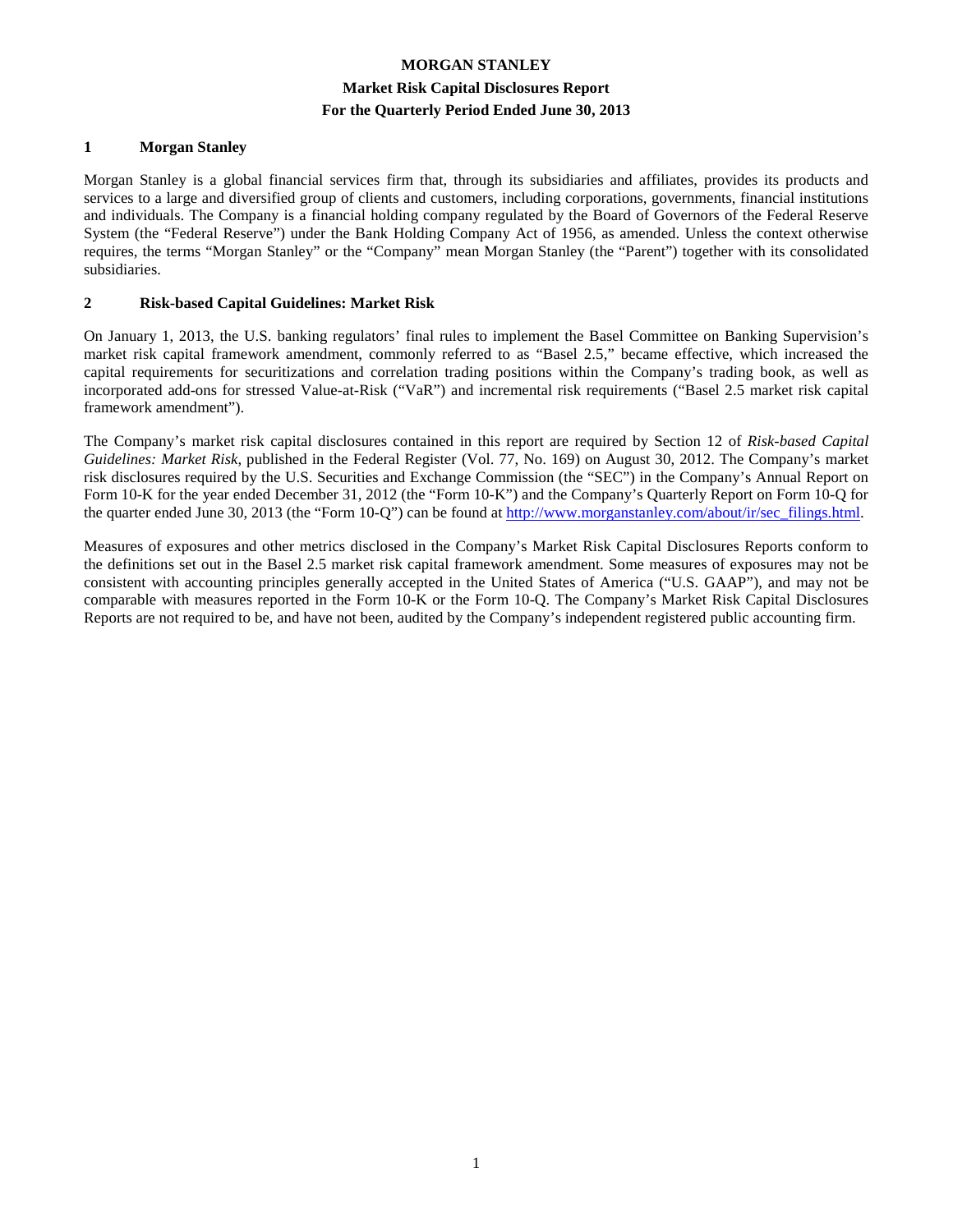## **Market Risk Capital Disclosures Report**

#### For the Quarterly Period Ended June 30, 2013

#### $\overline{\mathbf{3}}$ **Capital Structure**

The Company's risk-based capital and risk-weighted assets ("RWAs") contained in this report for the quarter ended June 30, 2013 reflect the Basel 2.5 market risk capital framework amendment. The following table reconciles the Company's total shareholders' equity to Tier 1 common capital, Tier 1 capital, Tier 2 capital and Total allowable capital as defined by the regulations issued by the Federal Reserve and presents the Company's consolidated capital ratios at June 30, 2013.

|                             | At June 30, 2013      |
|-----------------------------|-----------------------|
|                             | (dollars in millions) |
| Allowable capital           |                       |
|                             | 61,673                |
|                             | (6,600)               |
|                             | (3,594)               |
|                             | (3,546)               |
|                             | 913                   |
|                             | (1,243)               |
|                             | 47,603                |
|                             | 1,508                 |
|                             | 7,669                 |
|                             | 56,780                |
|                             | 3,730                 |
|                             | 235                   |
|                             | (758)                 |
|                             | 3,207                 |
|                             | 59,987                |
| <b>Risk-weighted assets</b> |                       |
|                             | 142,966               |
|                             | 260,459               |
|                             | 403,425               |
| <b>Capital ratios</b>       |                       |
|                             | 14.9%                 |
|                             | 11.8%                 |
|                             | 14.1%                 |
|                             | 7.1%                  |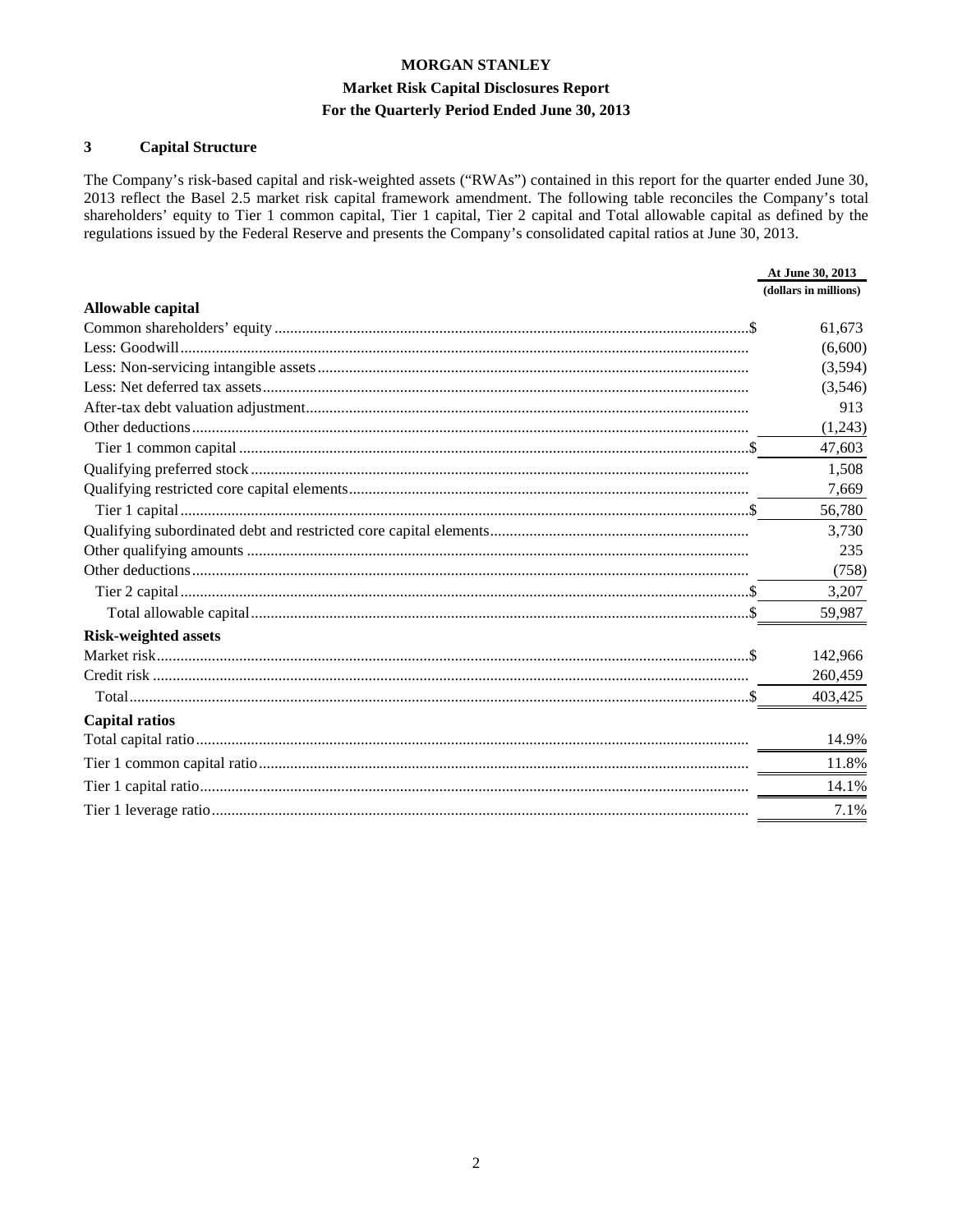#### **Market Risk Capital Disclosures Report For the Quarterly Period Ended June 30, 2013**

The table below presents the changes in Tier 1 common capital, Tier 1 capital and Tier 2 capital for the quarter ended June 30, 2013.

|                       | <b>Ouarter Ended</b>  |
|-----------------------|-----------------------|
|                       | June 30, 2013         |
|                       | (dollars in millions) |
| Tier 1 common capital |                       |
|                       | 46,512                |
|                       | 272                   |
|                       | 980                   |
|                       | (124)                 |
|                       | (151)                 |
|                       | (475)                 |
|                       | (25)                  |
|                       | 477                   |
|                       | 33                    |
|                       | 93                    |
|                       | 292                   |
|                       | (111)                 |
|                       | 307                   |
|                       | 47,603                |
| Tier 1 capital        |                       |
|                       | 56,129                |
|                       | 1,091                 |
|                       | (440)                 |
|                       | 56,780                |
| Tier 2 capital        |                       |
|                       | 2,253                 |
|                       | 988                   |
|                       | 3                     |
|                       | (37)                  |
|                       | 3,207                 |
|                       | 59,987                |

For further information about the Company's regulatory capital requirements, see "Liquidity and Capital Resources— Regulatory Requirements—Capital" in Part I, Item 2 of the Form 10-Q.

#### **4 Market Risk**

Market risk refers to the risk that a change in the level of one or more market prices, rates, indices, implied volatilities (the price volatility of the underlying instrument imputed from option prices), correlations or other market factors, such as market liquidity, will result in losses for a position or portfolio. Generally, the Company incurs market risk as a result of trading, investing and client facilitation activities, principally within the Institutional Securities business segment where the substantial majority of the Company's market risk capital is generated. In addition, the Company incurs trading-related market risk within the Wealth Management business segment. The Investment Management business segment incurs principally Non-trading market risk primarily from capital investments in real estate funds and investments in private equity vehicles.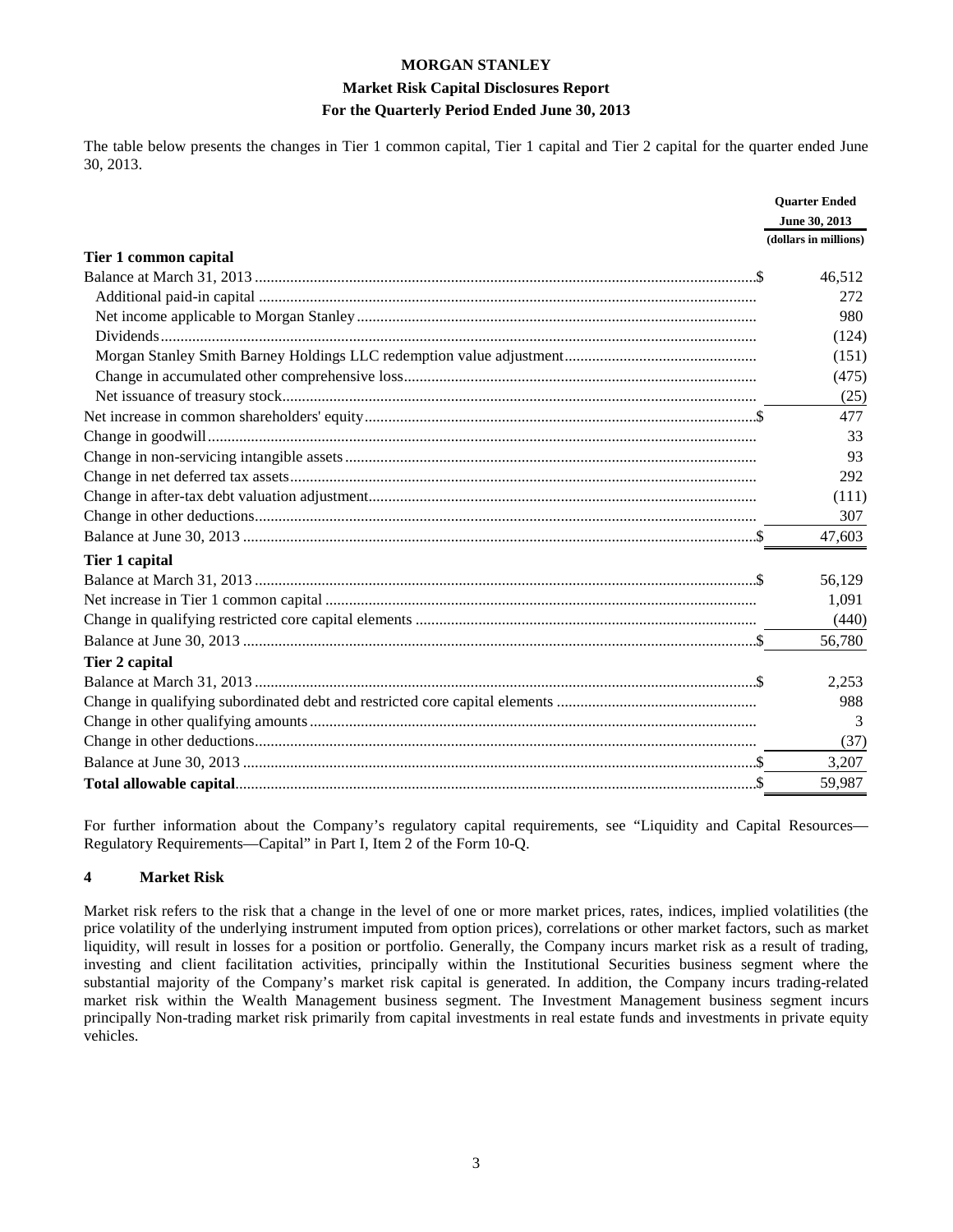#### **Market Risk Capital Disclosures Report For the Quarterly Period Ended June 30, 2013**

#### **4.1 Market Risk Capital Charge and RWAs**

The table below presents the total market risk capital charge and RWAs under the Basel 2.5 market risk capital framework amendment categorized by component type.

|                                                          | <b>Ouarter Ended</b><br>June 30, 2013 |             |  |
|----------------------------------------------------------|---------------------------------------|-------------|--|
| <b>Components of Market Risk Capital Charge and RWAs</b> | <b>Capital Charge</b>                 | <b>RWAs</b> |  |
|                                                          | (dollars in millions)                 |             |  |
|                                                          | 850\$                                 | 10.626      |  |
|                                                          | 2.639                                 | 32,979      |  |
|                                                          | 1.525                                 | 19,066      |  |
|                                                          | 556                                   | 6,955       |  |
|                                                          | 5,570 \$                              | 69,626      |  |
|                                                          | 2.778                                 | 34.727      |  |
|                                                          | 987                                   | 12,342      |  |
|                                                          | 2,102                                 | 26,271      |  |
|                                                          | 5,867 \$                              | 73,340      |  |
|                                                          | 11.437 \$                             | 142.966     |  |

 $\overline{\phantom{a}}$  , where  $\overline{\phantom{a}}$ (1) Per regulatory requirements, the average of the previous 60 business days from the period end date is utilized in the capital equation.

(2) Per regulatory requirements, the average of the previous 12 weeks from the period end date is utilized in the capital equation.

#### **4.2 Model Methodology and Assumptions**

#### **Regulatory VaR**

The Company estimates VaR using a model based on volatility-adjusted historical simulation for general market risk factors and Monte Carlo simulation for name-specific risk in corporate shares, bonds, loans and related derivatives. The model constructs a distribution of hypothetical daily changes in the value of trading portfolios based on the following: historical observation of daily changes in key market indices or other market risk factors; and information on the sensitivity of the portfolio values to these market risk factor changes. The Company's VaR model uses four years of historical data with a volatility adjustment to reflect current market conditions.

The Company utilizes the same VaR model for both risk management purposes as well as regulatory capital calculations. The portfolio of positions used for the Company's Management VaR differs from that used for its Regulatory VaR, as it contains certain positions which are excluded from Regulatory VaR, as determined by regulatory capital requirements. Examples include loans that are fair valued and associated hedges, as well as counterparty credit valuation adjustments. Additionally, the Company's Management VaR excludes certain positions contained in its Regulatory VaR, such as hedges to counterparty exposures related to the Company's own credit spread.

For regulatory capital purposes, Regulatory VaR is computed at a 99% level of confidence over a 10-day time horizon. The Company's Management VaR is computed at a 95% level of confidence over a one-day time horizon, which is a useful indicator of possible trading losses resulting from adverse daily market moves. For more information about the Company's Management VaR model, related statistics and limit monitoring process, see "Quantitative and Qualitative Disclosures about Market Risk—Risk Management—Market Risk" in Part II, Item 7A of the Form 10-K and Part I, Item 3 of the Form 10-Q.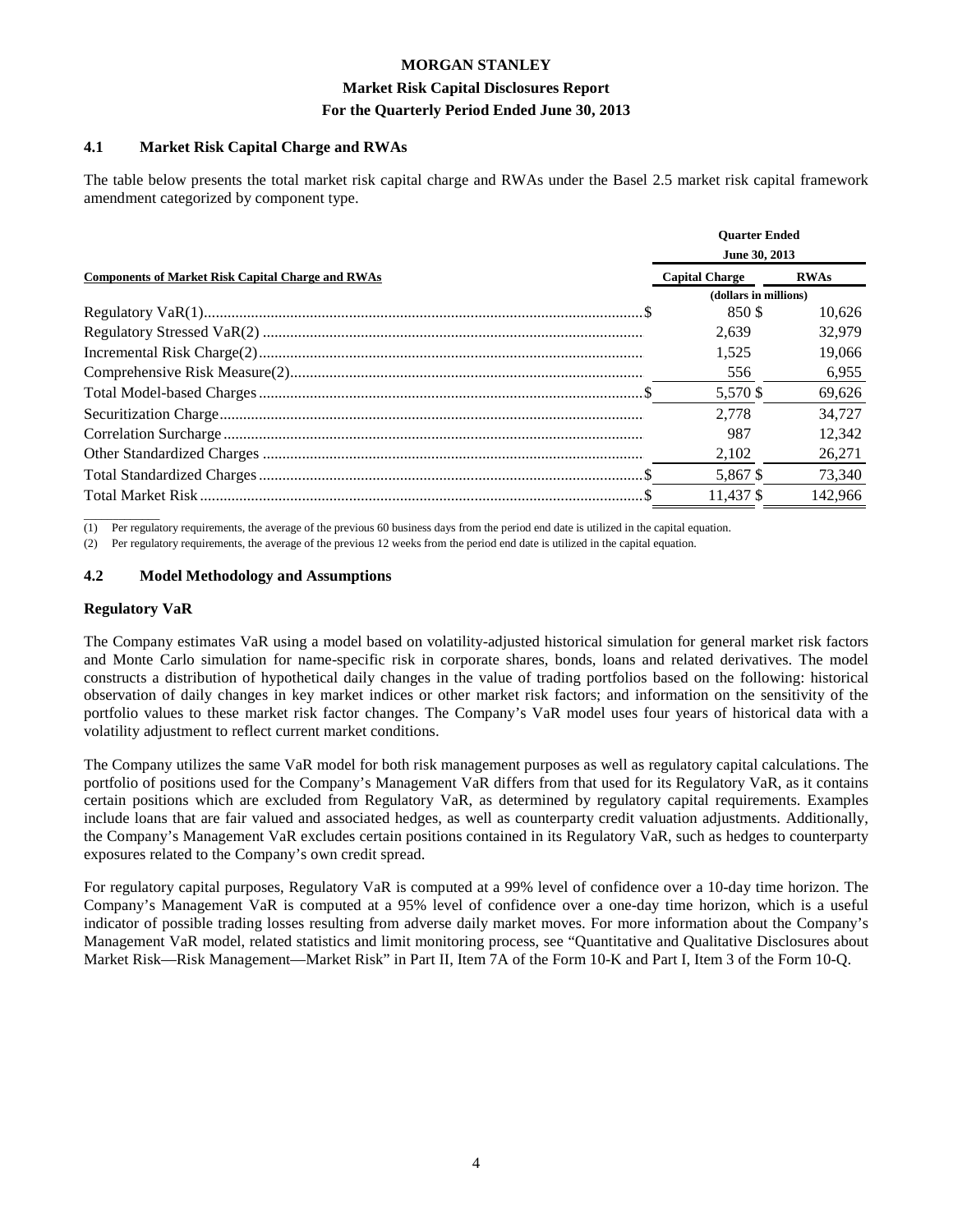#### **Market Risk Capital Disclosures Report For the Quarterly Period Ended June 30, 2013**

The table below presents the period end, average, high and low Regulatory VaR by risk category for a 10-day holding period for the quarter ended June 30, 2013. Additionally, the average Regulatory VaR for a one-day holding period is shown for comparison. The metrics below are calculated over the calendar quarter and therefore may not coincide with the period applied in the capital calculations.

#### **Regulatory VaR 99% Regulatory VaR**

| $\mathbf{R}$ | $2270$ in Equatory $\frac{1}{2}$        |                   |                              |        |     |  |
|--------------|-----------------------------------------|-------------------|------------------------------|--------|-----|--|
|              | <b>Ouarter Ended June 30, 2013</b>      |                   |                              |        |     |  |
|              | <b>One-Day</b><br><b>Holding Period</b> |                   | <b>10-Day Holding Period</b> |        |     |  |
|              | Average                                 | <b>Period End</b> | Average                      | High   | Low |  |
|              |                                         |                   | (dollars in millions)        |        |     |  |
|              | 41 \$                                   | 99 S              | 129 \$                       | 179 \$ | 99  |  |
|              | 56                                      | 220               | 177                          | 227    | 135 |  |
|              | 28                                      | 75                | 87                           | 174    | 70  |  |
|              | 20                                      | 69                | 63                           | 96     | 37  |  |
|              | 40                                      | 145               | 126                          | 162    | 99  |  |
|              | 96)                                     | (277)             | (300)                        | N/A    | N/A |  |
|              | 89\$                                    | 331 S             | 282 \$                       | 347 S  | 238 |  |

 $\overline{\phantom{a}}$  , where  $\overline{\phantom{a}}$ (1) Diversification benefit equals the difference between the total Regulatory VaR and the sum of the component VaRs. This benefit arises because the simulated one-day losses for each of the components occur on different days; similar diversification benefits also are taken into account within each component.

(2) N/A–Not Applicable. The high and low VaR values for the total Regulatory VaR and each of the component VaRs might have occurred on different days during the quarter, and therefore the diversification benefit is not an applicable measure.

#### **Regulatory Stressed VaR**

Regulatory Stressed VaR is calculated using the same methodology and portfolio composition as Regulatory VaR. However, Regulatory Stressed VaR is based on a continuous one-year historical period of significant market stress, appropriate to the Company's portfolio. The Company's selection of the one year stressed window is evaluated on an ongoing basis.

The table below presents the period end, average, high and low Regulatory Stressed VaR for a 10-day holding period for the quarter ended June 30, 2013. Additionally, the average Regulatory Stressed VaR for a one-day holding period is shown for comparison. The metrics below are calculated over the calendar quarter and therefore may not coincide with the period applied in the capital calculations.

| <b>Regulatory Stressed VaR</b> |                                                                         |                   | 99% Regulatory Stressed VaR        |        |     |
|--------------------------------|-------------------------------------------------------------------------|-------------------|------------------------------------|--------|-----|
|                                |                                                                         |                   | <b>Ouarter Ended June 30, 2013</b> |        |     |
|                                | <b>One-Day</b><br><b>Holding Period</b><br><b>10-Day Holding Period</b> |                   |                                    |        |     |
|                                | Average                                                                 | <b>Period End</b> | Average                            | High   | Low |
|                                |                                                                         |                   | (dollars in millions)              |        |     |
|                                | 274 \$                                                                  | l.176 \$          | 866\$                              | 1.288S | 578 |

#### **Incremental Risk Charge**

The Incremental Risk Charge ("IRC") is an estimate of default and migration risk of unsecuritized credit products in the trading book. The IRC model also captures recovery risk, and assumes that average recoveries are lower when default rates are higher. The IRC is calculated at a 99.9% level of confidence over a one-year time horizon. A constant level of risk assumption is imposed and ensures that all positions in the IRC portfolio are evaluated over the full one-year time horizon.

The IRC model differentiates the underlying traded instruments by liquidity horizons, with the minimum liquidity horizon set to 3 months. Lower rated issuers receive longer liquidity horizons of between 6 and 12 months. In addition to the ratingsbased liquidity horizon, the Company also applies liquidity horizon penalties to positions that are deemed concentrated.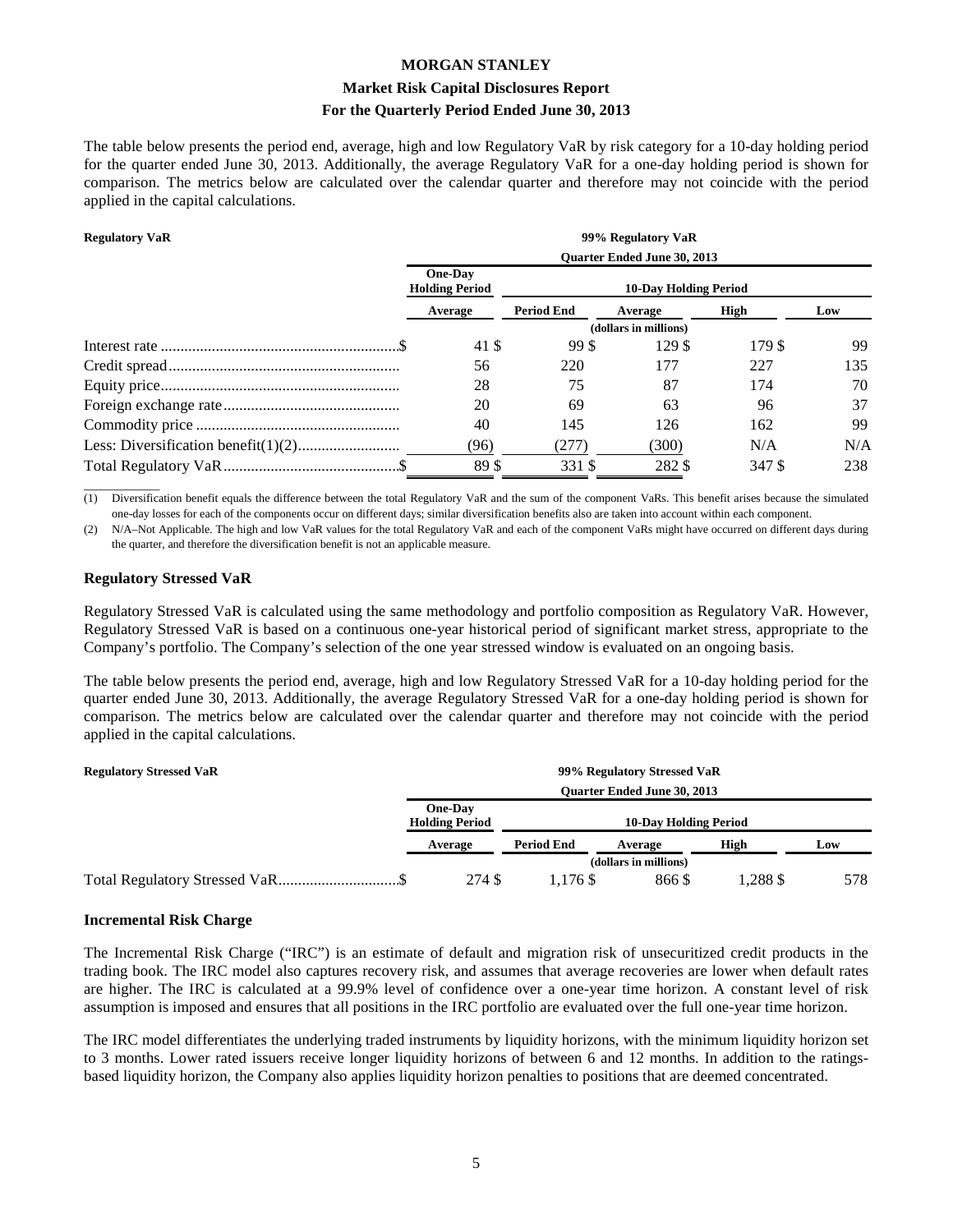#### **Market Risk Capital Disclosures Report For the Quarterly Period Ended June 30, 2013**

The table below presents the period end, average, high and low IRC for the quarter ended June 30, 2013. The metrics below are calculated over the calendar quarter and therefore may not coincide with the period applied in the capital calculations.

#### **Incremental Risk Charge**

| <b>Ouarter Ended June 30, 2013</b> |                       |            |       |
|------------------------------------|-----------------------|------------|-------|
| <b>Period End</b>                  | Average               | High       | Low   |
|                                    | (dollars in millions) |            |       |
| l.421 \$                           | 1.527 \$              | $1.672$ \$ | 1.379 |

#### **Comprehensive Risk Measure**

The Comprehensive Risk Measure ("CRM") is an estimate of risk in the correlation trading portfolio, taking into account credit spread, correlation, basis, recovery and default risks. The CRM is calculated to a 99.9% level of confidence over a oneyear time horizon, applying the constant level of risk assumption.

All positions in the CRM portfolio are given a liquidity horizon of 6 months.

Positions eligible for CRM are also subject to an 8% capital surcharge, which is referred to as the "Correlation Surcharge" in the Components of Market Risk Capital Charge and RWAs table in Section 4.1.

The table below presents the period end, average, high and low CRM for the quarter ended June 30, 2013. The metrics below are calculated over the calendar quarter and therefore may not coincide with the period applied in the capital calculations.

#### **Comprehensive Risk Measure**

| <b>Ouarter Ended June 30, 2013</b> |                       |       |     |
|------------------------------------|-----------------------|-------|-----|
| <b>Period End</b>                  | Average               | High  | Low |
|                                    | (dollars in millions) |       |     |
| 362 S                              | 562 \$                | 718 S | 362 |

#### **4.3 Model Limitations**

The Company uses VaR and Stressed VaR as components in a range of risk management tools. Among their benefits, VaR models permit estimation of a portfolio's aggregate market risk exposure, incorporating a range of varied market risks and portfolio assets. However, VaR has various limitations, which include, but are not limited to: use of historical changes in market risk factors, which may not be accurate predictors of future market conditions, and may not fully incorporate the risk of extreme market events that are outsized relative to observed historical market behavior or reflect the historical distribution of results beyond the 99% confidence interval; and reporting of losses over a defined time horizon, which does not reflect the risk of positions that cannot be liquidated or hedged over that defined horizon.

The Company also uses IRC and CRM models to measure default and migration risk of credit spread and correlation products in the trading book. Among their benefits, these models permit estimation of a portfolio's aggregate exposure to default and migration risk, incorporating a range of market risk factors in a period of financial stress. However, the IRC and CRM models have various limitations, which include, but are not limited to: use of historical default rates, credit spread movements, correlation, and recovery rates, which may not be accurate predictors of future credit environments, and may not fully incorporate the risk of extreme credit events that are outsized relative to observed historical behavior or reflect the historical distribution of results beyond the 99.9% confidence interval.

Regulatory VaR, Regulatory Stressed VaR, IRC and CRM numbers are not readily comparable across firms because of differences in the firms' portfolios, modeling assumptions and methodologies. In IRC and CRM, those differences may be particularly pronounced because of the long risk horizon measured by those models as well as the difficulty in performing backtesting. These differences can result in materially different numbers across firms for similar portfolios. As a result, the model-based numbers tend to be more useful when interpreted as indicators of trends in a firm's risk profile rather than as an absolute measure of risk to be compared across firms.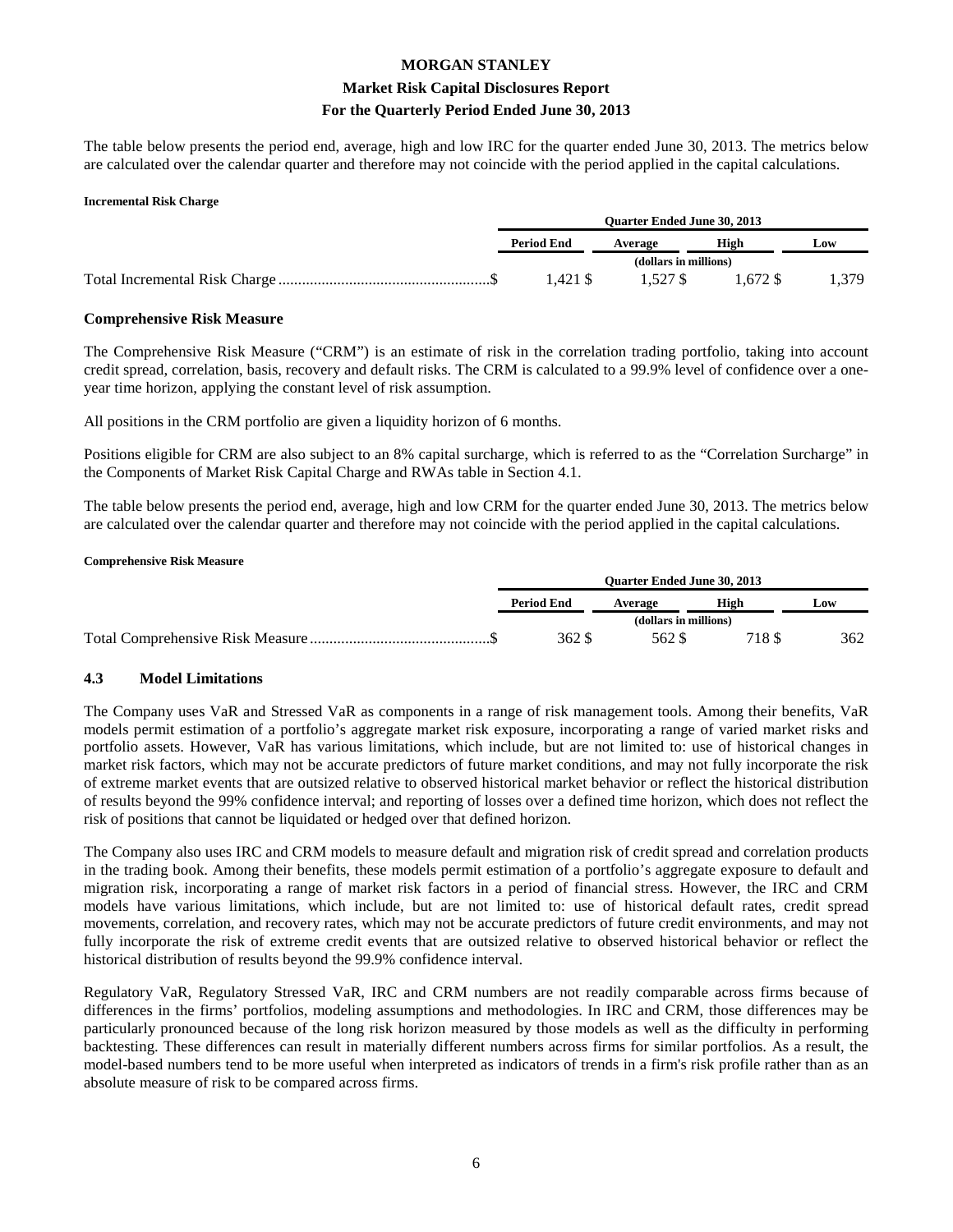#### **Market Risk Capital Disclosures Report**

#### **For the Quarterly Period Ended June 30, 2013**

#### **4.4 Regulatory Approval of the Company's Models**

The Company's Regulatory VaR model, Regulatory Stressed VaR model, IRC model and CRM model have all been approved for use by the Company's regulators.

#### **4.5 Regulatory VaR Validation**

One method of evaluating the reasonableness of the Company's VaR model as a measure of the Company's potential volatility of net revenue is to compare the VaR with the hypothetical buy-and-hold trading revenue. Assuming no intra-day trading, for a 99%/one-day VaR, the expected number of times that trading losses should exceed VaR during the year is two to three times, and, in general, if trading losses were to exceed VaR more than ten times in a year, the adequacy of the VaR model could be questioned. For days where losses exceed the VaR statistic, the Company examines the drivers of trading losses to evaluate the VaR model's accuracy relative to realized trading results.

The Company regularly conducts a comparison of its VaR-based estimates with buy-and-hold gains or losses experienced ("backtesting"). The buy-and-hold gains or loss is defined in the Basel 2.5 market risk capital framework amendment as profits or losses on covered positions, as defined in Section 4.6 below, excluding fees, commissions, reserves, net interest income, and intraday trading. The buy-and-hold gains or losses utilized for Regulatory backtesting differs from the daily net trading revenue as disclosed in the Form 10-Q. The Company had no backtesting exceptions during the quarter ended June 30, 2013.

#### **4.6 Covered Positions**

**Composition of Trading Book:** During the quarter ended June 30, 2013, the Company had exposures to a wide range of interest rates, credit spread, equity prices, foreign exchange rates and commodity prices—and the associated implied volatilities and spreads—related to the global markets in which it conducts its trading activities. For more information about such exposures, see "Quantitative and Qualitative Disclosures about Market Risk—Risk Management—Market Risk—Sales and Trading and Related Activities" in Part II, Item 7A of the Form 10-K.

Covered positions include trading assets or liabilities held by the Company for the purpose of short-term resale or with the intent of benefiting from actual or expected price movements related to its market-making activities. In addition to positions deemed a trading asset or liability, the foreign exchange and commodity exposure of certain banking book assets are also considered covered positions under the Federal Reserve's Basel 2.5 market risk capital framework amendment.

The Company manages its covered positions by employing a variety of risk mitigation strategies. These strategies include diversification of risk exposures and hedging. Hedging activities consist of the purchase or sale of positions in related securities and financial instruments, including a variety of derivative products (*e.g.*, futures, forwards, swaps and options). Hedging activities may not always provide effective mitigation against trading losses due to differences in the terms, specific characteristics or other basis risks that may exist between the hedge instrument and the risk exposure that is being hedged. The Company manages the market risk associated with its trading activities on a Company-wide basis, on a worldwide trading division level and on an individual product basis. The Company manages and monitors its market risk exposures in such a way as to maintain a portfolio that the Company believes is well-diversified in the aggregate with respect to market risk factors and that reflects the Company's aggregate risk tolerance as established by the Company's senior management.

**Valuation Policies, Procedures, and Methodologies for Covered Positions:** For more information on the Company's valuation policies, procedures, and methodologies for covered positions (trading assets and trading liabilities), see Notes 2 (Significant Accounting Policies) and 4 (Fair Value Disclosures) to the consolidated financial statements in the Form 10-K and Note 4 (Fair Value Disclosures) to the condensed consolidated financial statements in the Form 10-Q.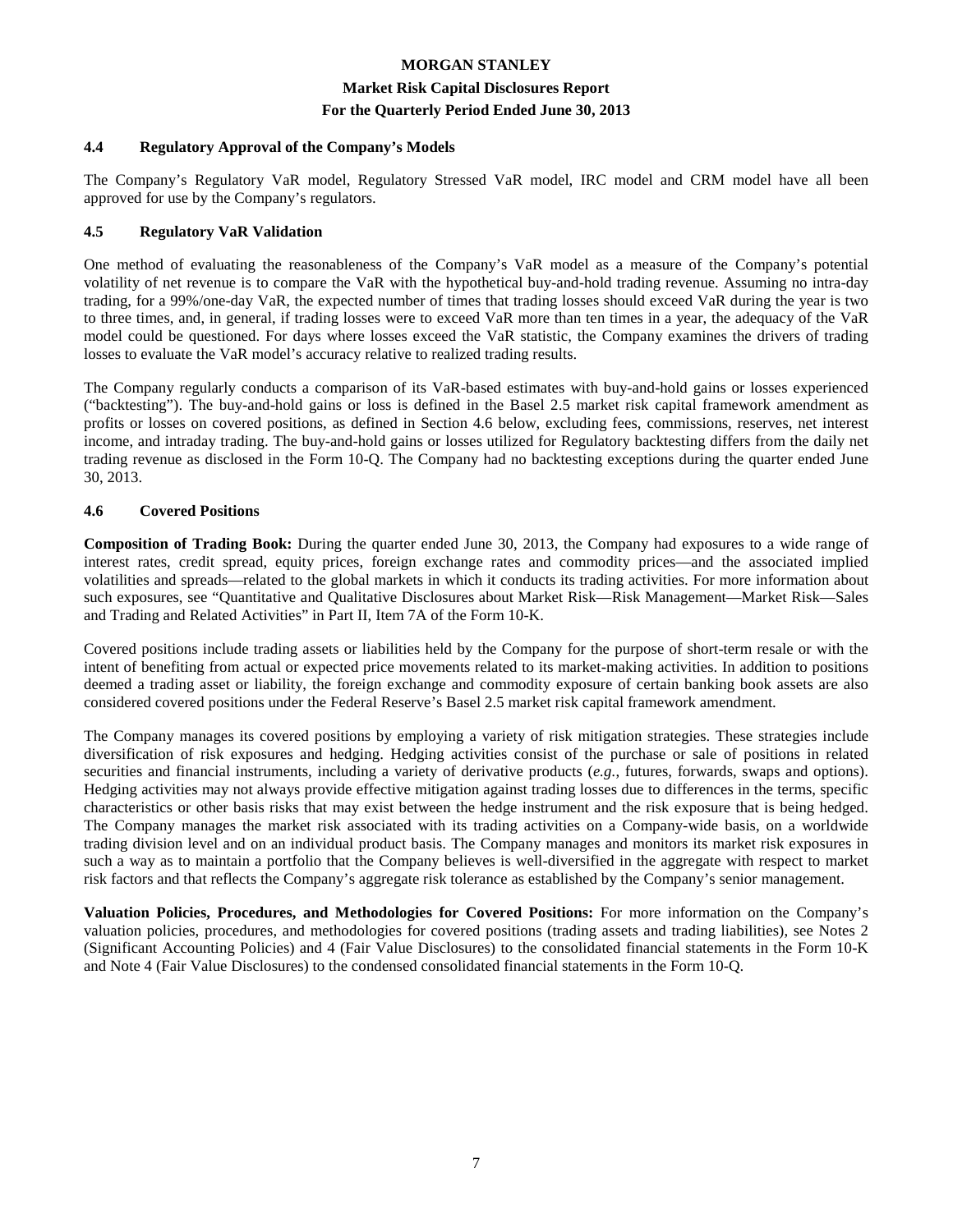#### **Market Risk Capital Disclosures Report**

#### **For the Quarterly Period Ended June 30, 2013**

#### **5 Correlation Trading Positions and Securitization Exposures in the Trading Book**

A correlation trading position is a securitization position for which all or substantially all of the value of the underlying exposure is based on the credit quality of a single company for which a two-way market exists, or on commonly traded indices based on such exposures for which a two-way market exists on the indices. Hedges of correlation trading positions are also considered correlation trading positions. At June 30, 2013, the Company's aggregate CRM eligible correlation trading positions had a Net Market Value<sup>1</sup> of \$2,554 million, which is comprised of net long market values of \$263 million and net short market values of \$2,291 million. The net long and net short market values are inclusive of netting permitted under the Basel 2.5 market risk capital framework amendment.

The Company also engages in securitization activities related to commercial and residential mortgage loans, corporate bonds and loans, municipal bonds and other types of financial instruments. The following table presents the Net Market Value of the Company's aggregate on-balance sheet and off-balance sheet securitization positions by exposure type, inclusive of hedges, in the trading book:

|                  | At June 30, 2013           |
|------------------|----------------------------|
| <b>Exposures</b> | <b>Net Market Value(1)</b> |
|                  | (dollars in millions)      |
|                  | 4,443                      |
|                  | 2,306                      |
|                  | 858                        |
|                  | 1,337                      |
|                  | 8.944                      |
|                  |                            |

(1) Net Market Value represents the fair value for cash instruments and the replacement value for derivative instruments.

(2) Includes correlation trading positions that are not CRM eligible.

<u>.</u>

For general information on the Company's securitization activities, see "Securitization Activities" in Note 7 (Variable Interest Entities and Securitization Activities) to the consolidated financial statements in the Form 10-K.

 $<sup>1</sup>$  Net Market Value represents the fair value for cash instruments and the replacement value for derivative instruments.</sup>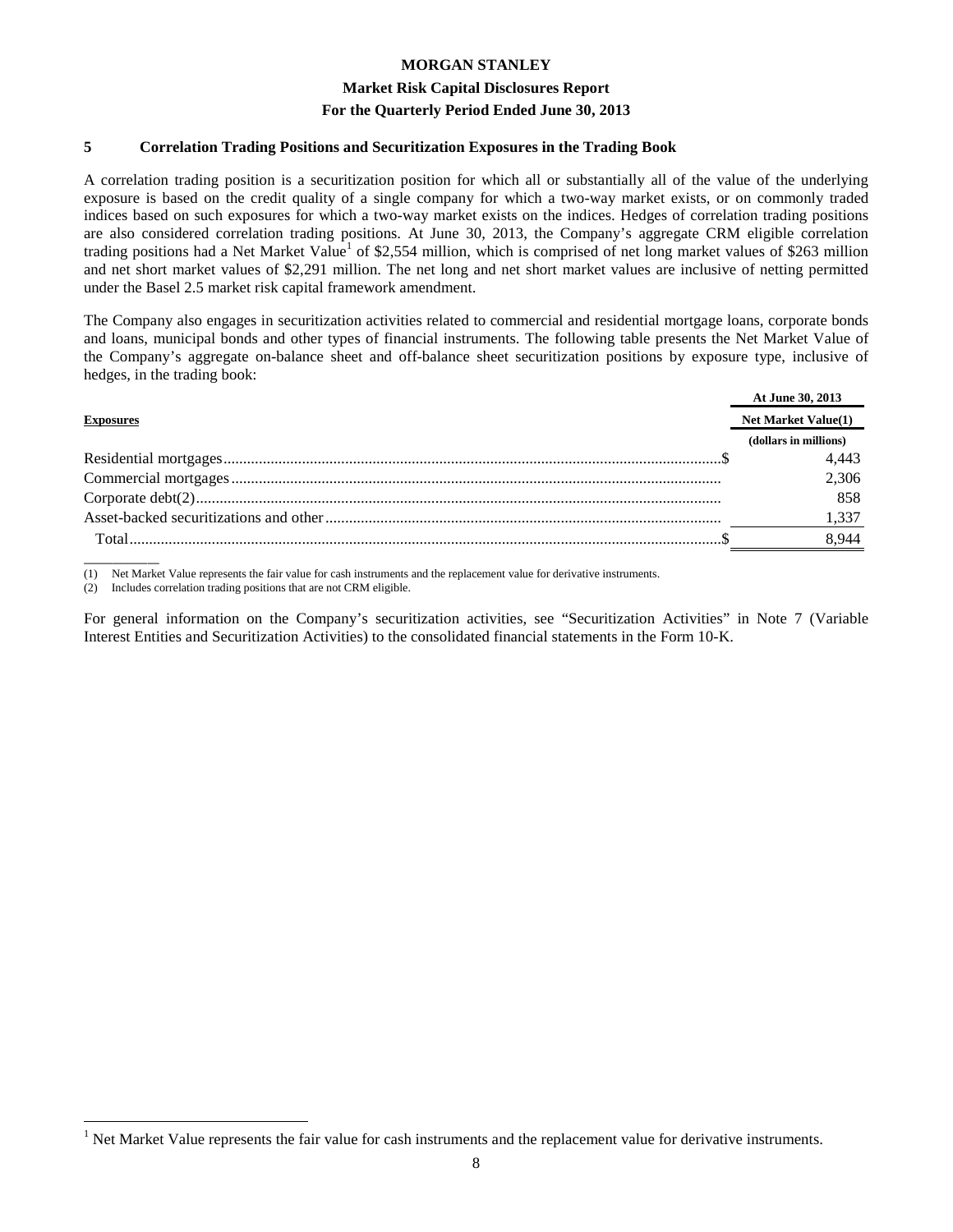#### **Market Risk Capital Disclosures Report**

#### **For the Quarterly Period Ended June 30, 2013**

#### **Index of Risk and Capital Disclosures**

The Company's market risk capital disclosures contained in this report are required by Section 12 of *Risk-based Capital Guidelines: Market Risk*, published in the Federal Register (Vol. 77, No. 169) on August 30, 2012. The Company's market risk disclosures required by the SEC in the Form 10-K and the Form 10-Q can be found at http://www.morganstanley.com/about/ir/sec\_filings.html.

Measures of exposures and other metrics disclosed in the Company's Market Risk Capital Disclosures Reports conform to the definitions set out in the Basel 2.5 market risk capital framework amendment. Some measures of exposures may not be consistent with the U.S. GAAP, and may not be comparable with measures reported in the Form 10-K or the Form 10-Q. The Company's Market Risk Capital Disclosures Reports are not required to be, and have not been, audited by the Company's independent registered public accounting firm.

The table below presents an index of the Company's risk and capital disclosures in Annual Report on 2012's Form 10-K, the Form 10-Q and Market Risk Capital Disclosures Report for the quarterly period ended June 30, 2013.

|                                                                                       | <b>Annual Report</b><br>on 2012's<br>Form 10-K | For the quarterly period ended<br>June 30, 2013 |                                                                      |
|---------------------------------------------------------------------------------------|------------------------------------------------|-------------------------------------------------|----------------------------------------------------------------------|
|                                                                                       |                                                | Quarterly<br><b>Report</b><br>on Form 10-Q      | <b>Market Risk</b><br>Capital<br><b>Disclosures</b><br><b>Report</b> |
|                                                                                       |                                                | (Disclosure starts on page number)              |                                                                      |
| <b>Risk Factors</b>                                                                   |                                                |                                                 |                                                                      |
|                                                                                       | 20                                             |                                                 |                                                                      |
|                                                                                       | 21                                             |                                                 |                                                                      |
|                                                                                       | 24                                             |                                                 |                                                                      |
|                                                                                       | 24                                             |                                                 |                                                                      |
|                                                                                       | 25                                             |                                                 |                                                                      |
|                                                                                       | 28                                             |                                                 |                                                                      |
|                                                                                       | 29                                             |                                                 |                                                                      |
|                                                                                       | 29                                             |                                                 |                                                                      |
|                                                                                       | 30                                             |                                                 |                                                                      |
| Management's Discussion and Analysis of Financial Condition and Results of Operations |                                                |                                                 |                                                                      |
| <b>Other Matters</b>                                                                  |                                                |                                                 |                                                                      |
|                                                                                       | 86                                             | 130                                             |                                                                      |
| <b>Liquidity and Capital Resources</b>                                                |                                                |                                                 |                                                                      |
|                                                                                       | 91                                             | 136                                             |                                                                      |
|                                                                                       | 94                                             | 138                                             |                                                                      |
|                                                                                       | 97<br>99                                       | 140                                             |                                                                      |
|                                                                                       |                                                | 142                                             |                                                                      |
|                                                                                       | 100                                            | 143                                             |                                                                      |
|                                                                                       | 101                                            | 145                                             |                                                                      |
|                                                                                       | 101                                            | 145                                             |                                                                      |
|                                                                                       | 107                                            | 150                                             |                                                                      |
|                                                                                       | 108                                            | 150                                             |                                                                      |
|                                                                                       | 110                                            | 150                                             |                                                                      |
| <b>Quantitative and Qualitative Disclosures about Market Risk</b>                     |                                                |                                                 |                                                                      |
|                                                                                       | 111                                            |                                                 |                                                                      |
|                                                                                       | 111                                            |                                                 |                                                                      |
|                                                                                       | 111                                            |                                                 |                                                                      |
|                                                                                       | 113                                            |                                                 |                                                                      |
|                                                                                       | 113                                            |                                                 |                                                                      |
|                                                                                       | 113                                            | 152                                             | 3                                                                    |
|                                                                                       | 114                                            |                                                 |                                                                      |
|                                                                                       | 122                                            | 158                                             |                                                                      |
|                                                                                       |                                                |                                                 | $\overline{2}$                                                       |
|                                                                                       |                                                |                                                 | $\overline{4}$                                                       |
|                                                                                       |                                                |                                                 | $\overline{4}$                                                       |
|                                                                                       |                                                |                                                 | 6                                                                    |
|                                                                                       |                                                |                                                 | 7                                                                    |
|                                                                                       |                                                |                                                 | 7                                                                    |
|                                                                                       |                                                |                                                 | 7                                                                    |
| Correlation Trading Positions and Securitization Exposures in the Trading Book        |                                                |                                                 | 8                                                                    |